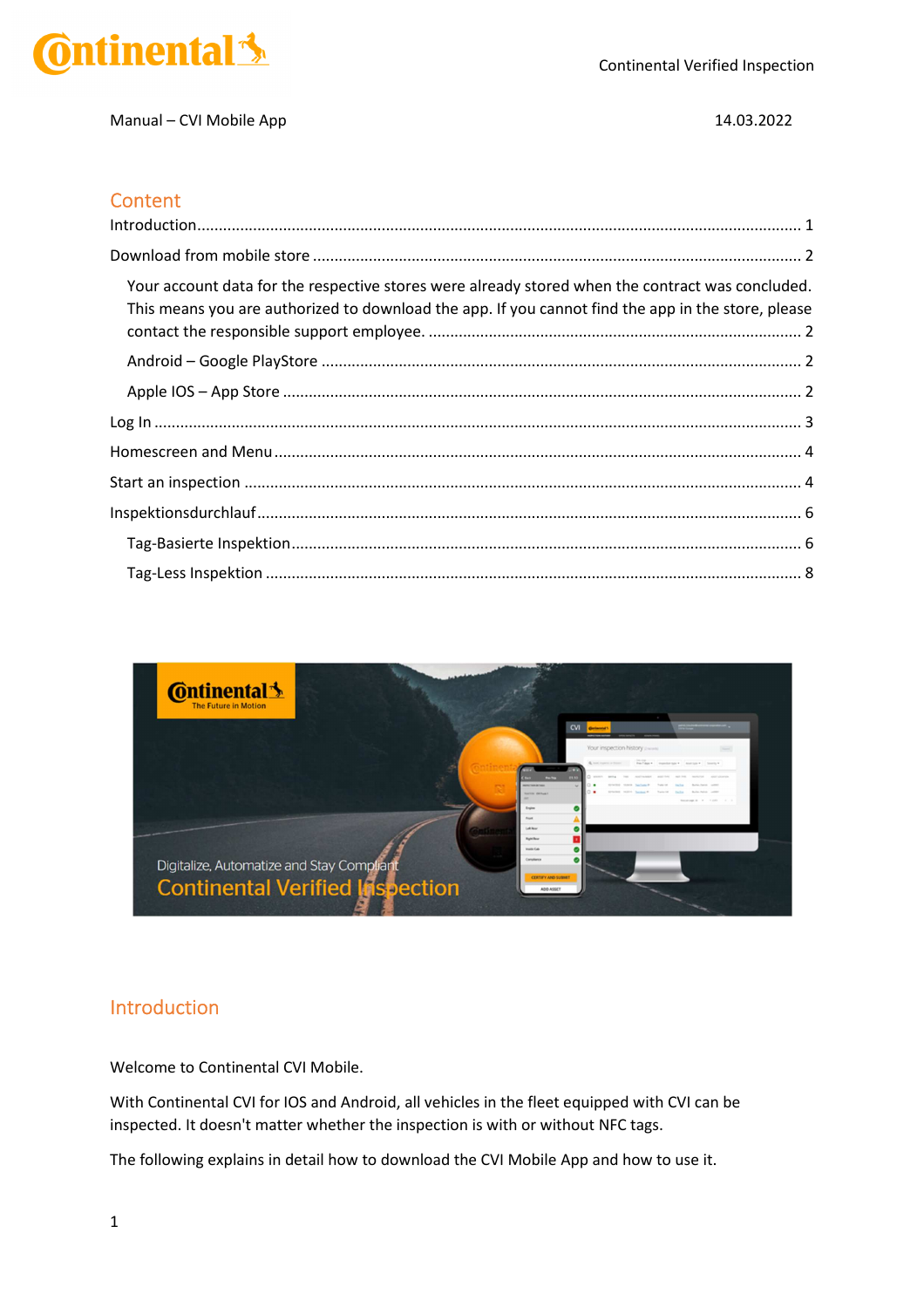

## Download from mobile store

#### ! For beta test only:

Your account data for the respective stores were already stored when the contract was concluded. This means you are authorized to download the app. If you cannot find the app in the store, please contact the responsible support employee.

### Android – Google PlayStore

• Open the Google PlayStore on your Android device (smartphone, tablet), search for the Continental Verified Inspection App and download it. Registration with a Gmail account is mandatory.

|                                 | <b>Continental AG Auto &amp; Vehicles</b><br>o USK: All ages |                               |               |                |
|---------------------------------|--------------------------------------------------------------|-------------------------------|---------------|----------------|
|                                 | Add to Wishlist                                              |                               |               | <b>Install</b> |
| 497 0 8<br>$\overline{a}$       | 497 0<br>871<br>Enter Inspection details 00:28<br>٠          | <b>ASS OF 1</b><br>Front<br>× | 0.71<br>00:49 |                |
| <b>Continental</b> <sup>5</sup> | $\blacksquare$<br>Odometer *                                 | Load Securement               |               |                |
|                                 | км<br>Value reported on the relocation                       | Air Connections               |               |                |
| Verified                        | Engine Hours                                                 | Body                          |               |                |
|                                 | Engine hours as reported on dash                             | Placards                      |               |                |
| Inspections                     | Foot Level                                                   | Electric Connections          |               |                |
|                                 | $\mathbf{L}$<br><b>Collegeboot Food In Term.</b>             | Kingpin<br>Lighting           |               |                |
|                                 | Shipping Doc #                                               | <b>Reflectors</b>             |               |                |
|                                 | <b>Shopping Doc #</b>                                        | Registration                  | ٠             |                |
|                                 | Route Number                                                 |                               |               |                |
|                                 | <b>Body rutter</b><br><b>CI Hazmat</b>                       |                               |               |                |
|                                 | Oversized Vehicle                                            |                               |               |                |
|                                 |                                                              |                               |               |                |

• Tip: Place the app on the home screen to ensure quick access.

### Apple IOS – App Store

• Open the App Store on your Apple device (iPhone, iPad), search for and download the Continental Verified Inspection App. Signing in with an Apple account is mandatory.

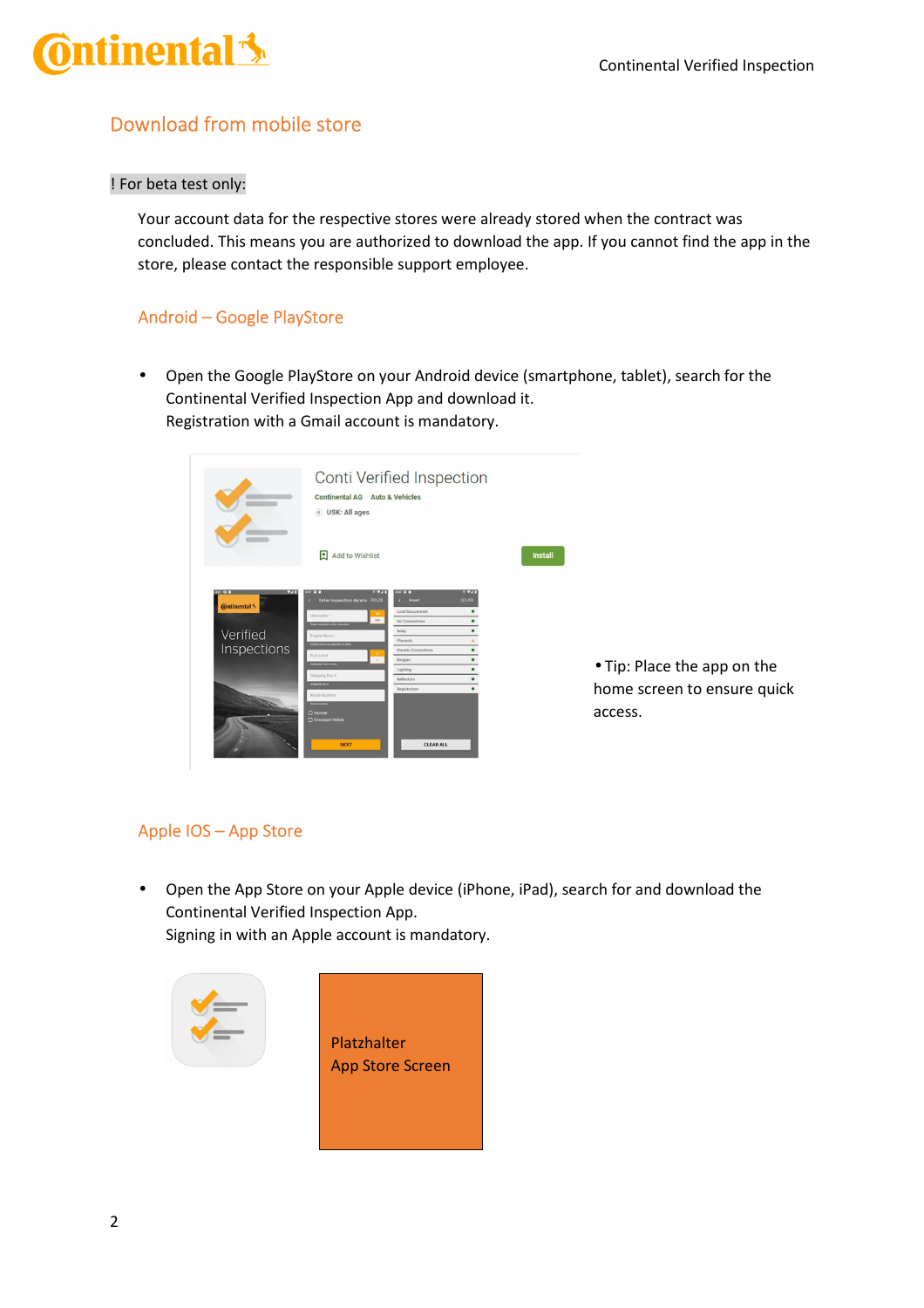# ntinental <u>\*</u>

### Log In

After starting the mobile app for the first time, the log in screen appears with the email address and password, as well as the "forgot your password?" function and a link to the support page.

Your log-in data has already been sent to the email address you provided during the onboarding process.



After successfully entering the log-in data, the user profile and the associated fleet are displayed.

If you are a driver for several fleets, the current fleet can be selected here.

Switching between the fleets is done by logging out and logging in again.

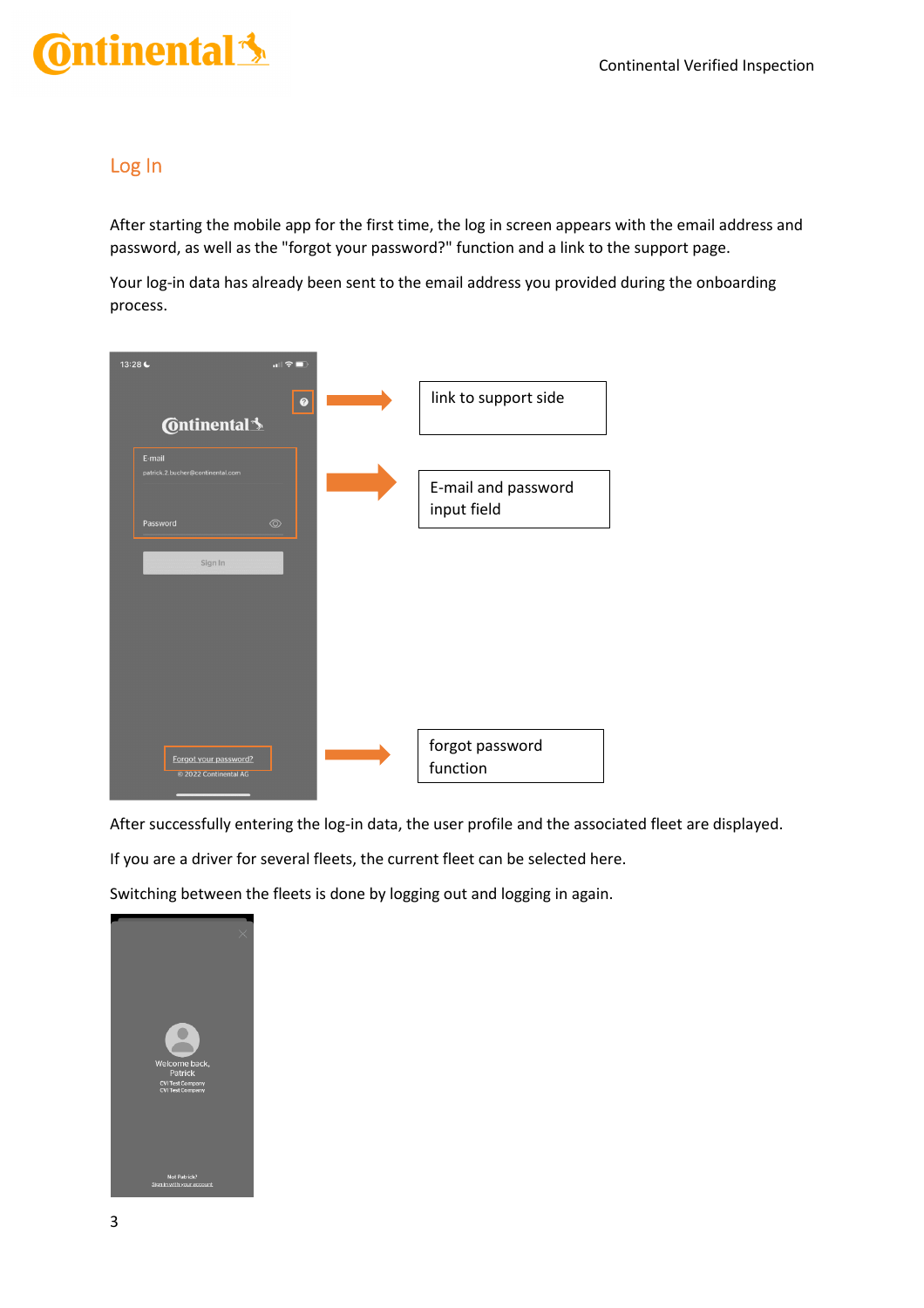## tinental <u>\*</u>

## Homescreen and Menu

After entering the log-in data, you will be taken to the home screen of the mobile app. From here, inspections can be started, or vehicles can be added to the inspection (more on page XXX).

You can access the menu via the three dots in the upper right area. Here you can view the last tests and log out of the current user profile.



## Start an inspection

If you have not yet carried out an inspection, the home screen is completely empty (see image above), and the "Start Inspection" field is also grayed out. The vehicle that you want to inspect can be added to the inspection via the "Add Asset" field.

There are two ways to do this:



scan: scan the black tag on the vehicle/trailer  $\rightarrow$  the inspection will then open automatically

- The scan is user-friendly via the NFC function of your smartphone. Just hold the device to the tag.

search: search for the right one in the overall overview of all vehicles registered in the company



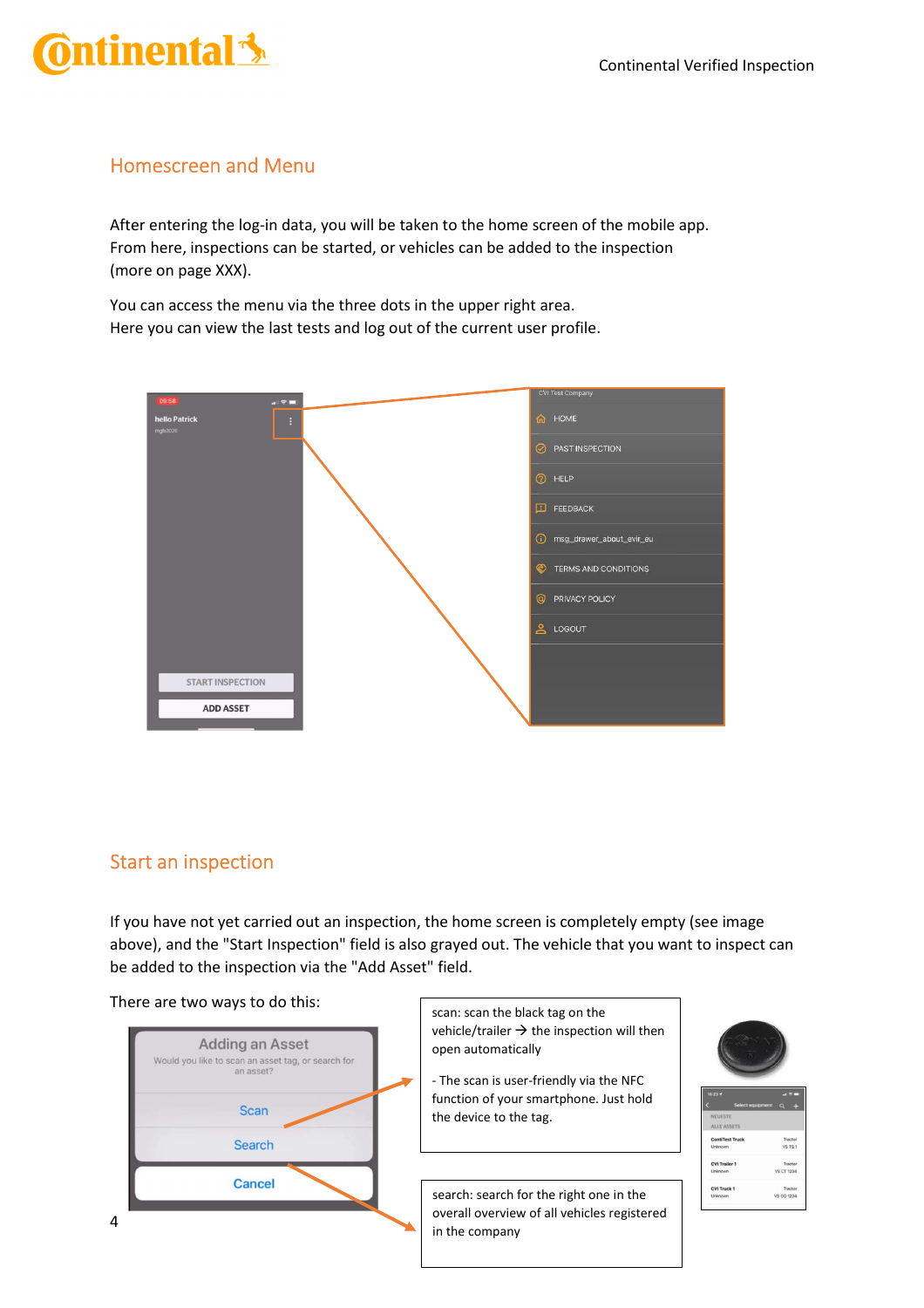# tinental <u>\*</u>

After the vehicle has been successfully added to the inspection plan, the following screen appears:



You will then be asked to enter some information about the vehicle. Among other things, mileage (required) and other optional entries.

| <b>ISH30 <!--</b--></b>               | Ⅲ ~1<br>朋 |
|---------------------------------------|-----------|
| ◇ Back Enter inspection details 00:11 |           |
| Odometer*                             | MI<br>KM  |
| Value reported on the odometer        |           |
| <b>Engine Hours</b>                   | G<br>L    |
| Engine hours as reported on dash      |           |
| <b>Fuel Level</b>                     | G<br>L    |
| Estimated fuel in tank                |           |
| Shipping Doc#                         |           |
| Shipping Doc #                        |           |
| Route Number                          |           |
| Route number                          |           |
| Hazmat                                |           |
| Oversized Vehicle                     |           |
| <b>NEXT</b>                           |           |
|                                       |           |

After pressing the "Next" button, the last test that was carried out on the current vehicle appears. This should be checked and confirmed by the driver for correctness. Then the actual inspection begins.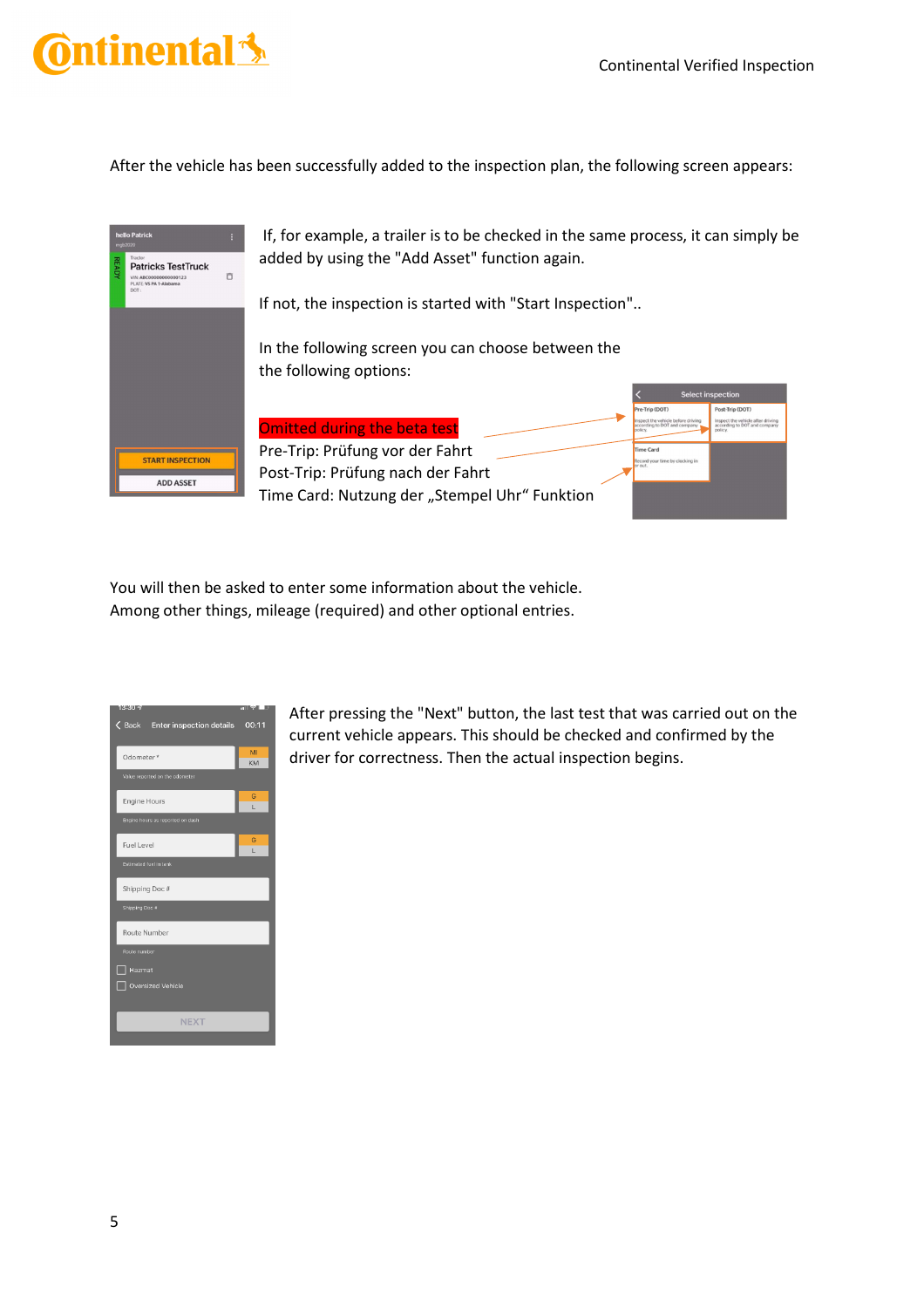

### Inspektionsdurchlauf

Now the actual inspection cycle starts.

#### Tag-Basierte Inspektion

The tag-based inspection is an inspection **with** Continental NFC tags.

Each day on the vehicle is scanned one after the other and the necessary test steps are processed. It is possible to change the order temporarily by clicking on a different number on the test layout.

Defect reports as well as images and all other anomalies recorded during the test are automatically uploaded to the server.

Mechanics and admin users can then view and manage this data via the web portal.

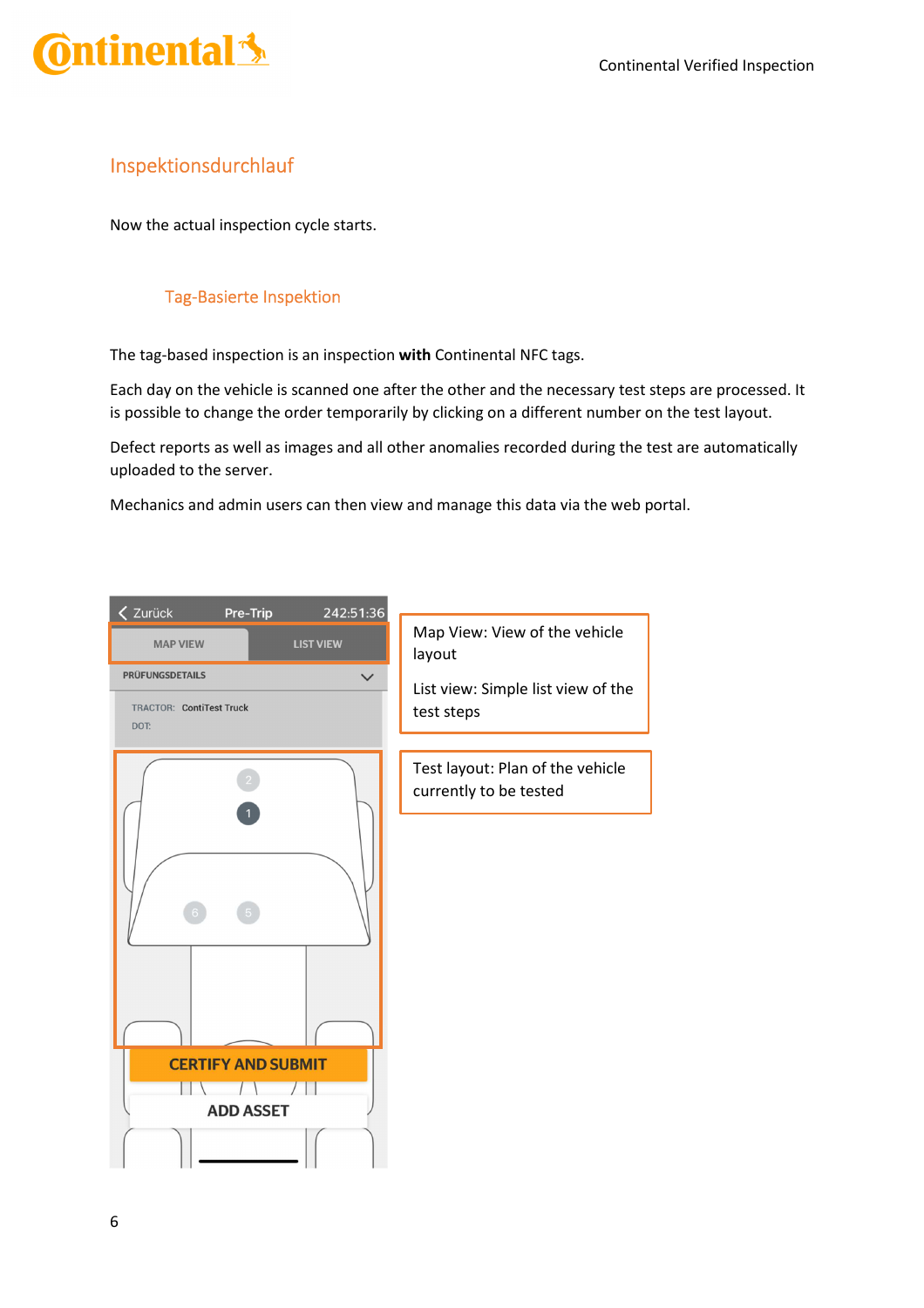# ntinental <u>\*</u>



To start a test step, click on the respective number. A window will then appear with the following options.

Scan  $\rightarrow$  Scan tag with NFC function

Report an issue $\rightarrow$ report an issue per day

Get help?  $\rightarrow$  General help on the process

Note: The NFC scanner is installed differently on every smartphone. The optimal position must be found by the user.



Once all test steps have been completed, the tester is asked for his confirmation.

This must be confirmed with the checkbox. Then click on "Submit Inspection".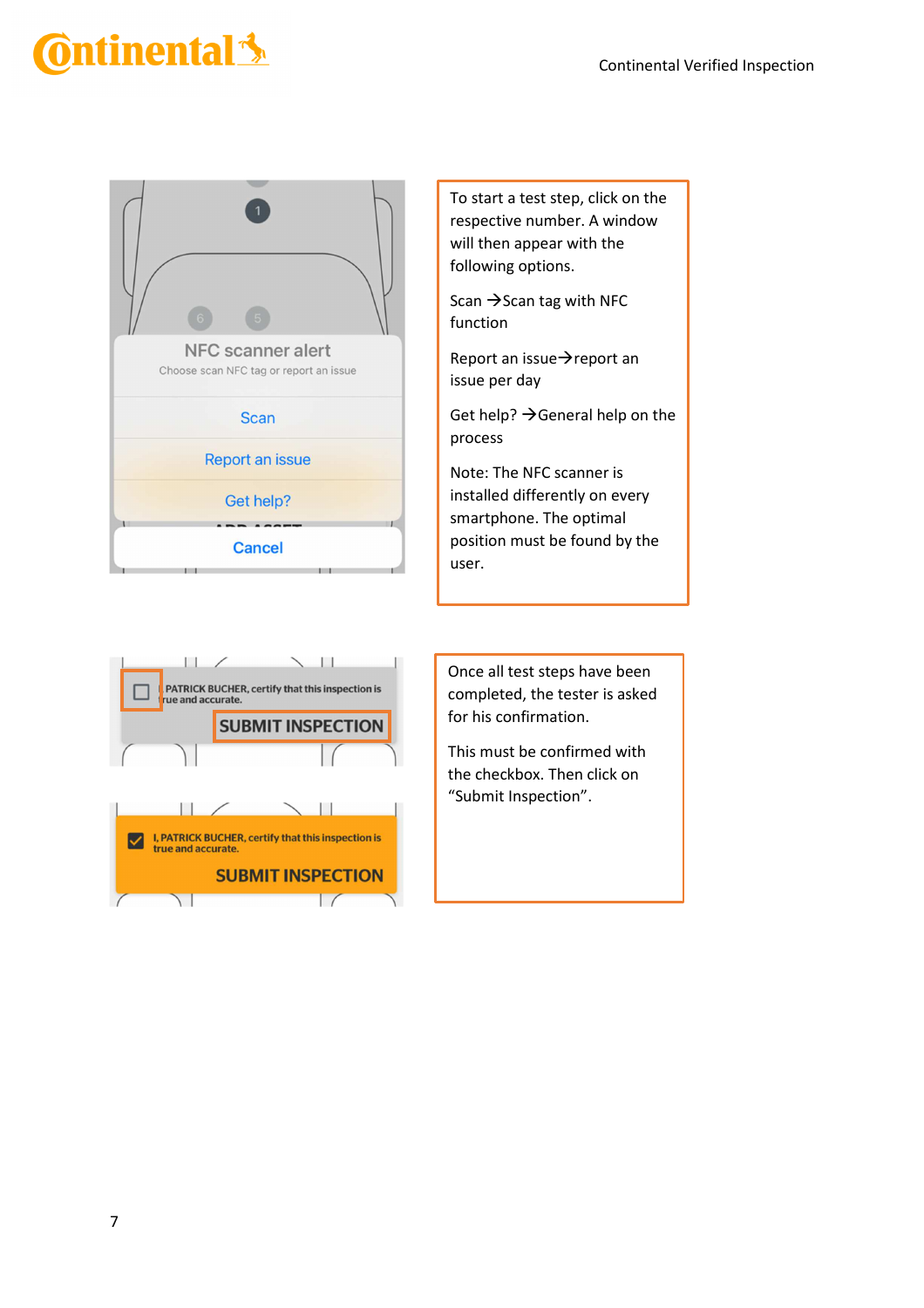## ntinental <u>\*</u>

### Tag-Less Inspektion

The tag-less inspection is an inspection without the Continental NFC tags.

This variant can be compared to an electronic checklist.

Defect reports as well as images and all other anomalies recorded during the test are nevertheless uploaded to the server.

Mechanics and admin users can then view and manage this data via the web portal.

| Reifen, Räder und Stollen<br>Suspension<br>Steuersystem<br>Bremsen<br>02:11<br>< Zurück<br>Pre-Trip<br>Riemen und Schläuche<br><b>PRÜFUNGSDETAILS</b><br>$\checkmark$<br>Kühler und Lüfter<br>TRACTOR: Patricks TestTruck FJ<br>DOT:<br>Flüssigkeitslecks<br>Motor<br>Auspuff<br>Vorderseite<br>Links hinten<br><b>Rechts hinten</b><br><b>CLEAR ALL</b><br>In der Kabine | Back<br>Motor | 03:02 |
|---------------------------------------------------------------------------------------------------------------------------------------------------------------------------------------------------------------------------------------------------------------------------------------------------------------------------------------------------------------------------|---------------|-------|
|                                                                                                                                                                                                                                                                                                                                                                           |               | ◙     |
|                                                                                                                                                                                                                                                                                                                                                                           |               | Ø     |
|                                                                                                                                                                                                                                                                                                                                                                           |               | Ø     |
|                                                                                                                                                                                                                                                                                                                                                                           |               | ◙     |
|                                                                                                                                                                                                                                                                                                                                                                           |               | ◙     |
|                                                                                                                                                                                                                                                                                                                                                                           |               | ☑     |
|                                                                                                                                                                                                                                                                                                                                                                           |               | Ø     |
|                                                                                                                                                                                                                                                                                                                                                                           |               | Ø     |
|                                                                                                                                                                                                                                                                                                                                                                           |               |       |
|                                                                                                                                                                                                                                                                                                                                                                           |               |       |
|                                                                                                                                                                                                                                                                                                                                                                           |               |       |
|                                                                                                                                                                                                                                                                                                                                                                           |               |       |
| Beachtung                                                                                                                                                                                                                                                                                                                                                                 |               |       |

Each vehicle section in the overall overview contains the individual components that are to be checked in turn. If the respective component is in order, it can be marked with a green tick via the checkbox. In the event of a defect, the damage/s can be selected from a list. Photos of the affected part can also be added using the "Add Photos" function.

|        | Links hinten                    | 03:30             |
|--------|---------------------------------|-------------------|
|        | Select the<br>defect condition: | <b>ADD PHOTOS</b> |
| $\cap$ | Akustisches Luftleck            |                   |
| c      | Niedriger Druck                 |                   |
|        | Durchstochen                    |                   |
|        | Eben                            |                   |

**CERTIFY AND SUBMIT ADD ASSET** 

| $<$ Zurück |        | 04:46 |
|------------|--------|-------|
|            | $^{+}$ |       |
|            | $^{+}$ |       |
|            | $^{+}$ |       |
|            | SAVE   |       |